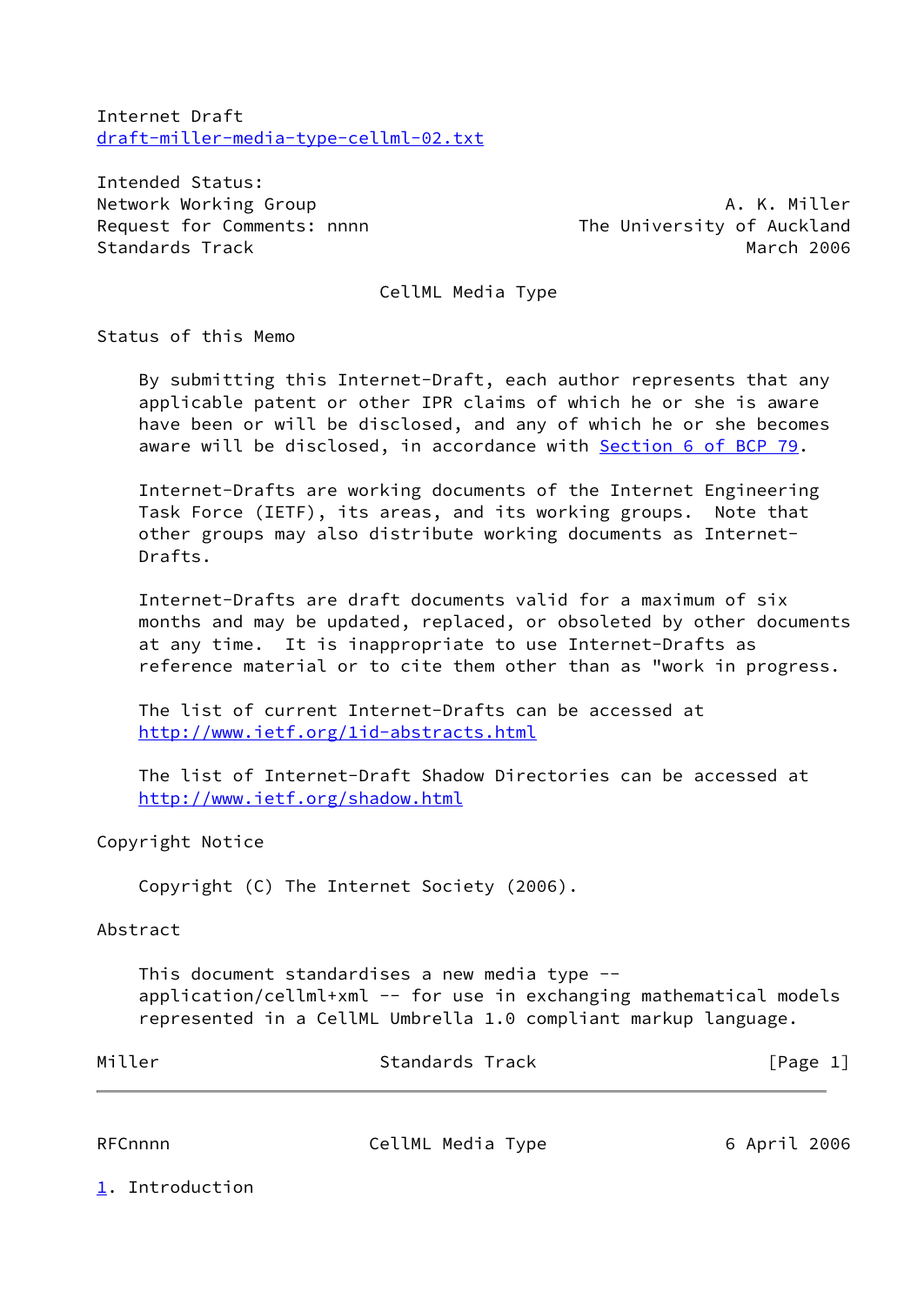CellML Umbrella format is a standardised markup meta-language for the interchange of mathematical models. CellML Umbrella Format provides a common base which is supported by a number of specific formats used in the interchange of mathematical models. CellML Umbrella Format provides enough information to determine which specific language is used to express the model. The syntax and semantics of the CellML Umbrella format are defined by [[CELLML-UMBRELLA\]](#page-4-0).

 This document standardises a new media type - application/cellml+xml -- for use in exchanging mathematical models represented in a specific CellML Umbrella compliant language.

<span id="page-1-0"></span>[2](#page-1-0). Notational Conventions

 The key words "MUST", "MUST NOT", "REQUIRED", "SHALL", "SHALL NOT", "SHOULD", "SHOULD NOT", "RECOMMENDED", "MAY", and "OPTIONAL" in this document are to be interpreted as described in [\[RFC2119](https://datatracker.ietf.org/doc/pdf/rfc2119)].

 The terms "element" and "document element" in this document are to be interpreted as in [[XML](#page-5-0)].

The term "XML namespace" is to be interpreted as in [\[NAMESPACES\]](#page-4-1).

<span id="page-1-1"></span>[3](#page-1-1). Discussion

 CellML Umbrella is an XML-based markup meta-language for the interchange of mathmatical models.

 CellML Umbrella format is an actual media format. Although CellML Umbrella documents contain elements in namespaces defined by other specifications such as [[RDF](#page-5-1)] and [MATHML], the information in these namespaces do not contain sufficient information to define a mathematical model, and so CellML provides the information required to interconnect the different CellML components, as well as the information required to link CellML components to their metadata. As such, CellML Umbrella documents are more than just a collection of entities defined elsewhere, and so a new media type is required to identify CellML.

 As all well-formed CellML Umbrella documents are also well-formed XML documents, the convention described in Section [7 of \[RFC3023\]](https://datatracker.ietf.org/doc/pdf/rfc3023#section-7) has been observed by use of the +xml suffix.

 The information in CellML Umbrella documents cannot be interpreted without understanding the semantics of the XML elements used to mark up the model structure. Therefore, the application top-level type is used instead of the text top-level type.

| Standards Track | [Page 2] |
|-----------------|----------|
|                 |          |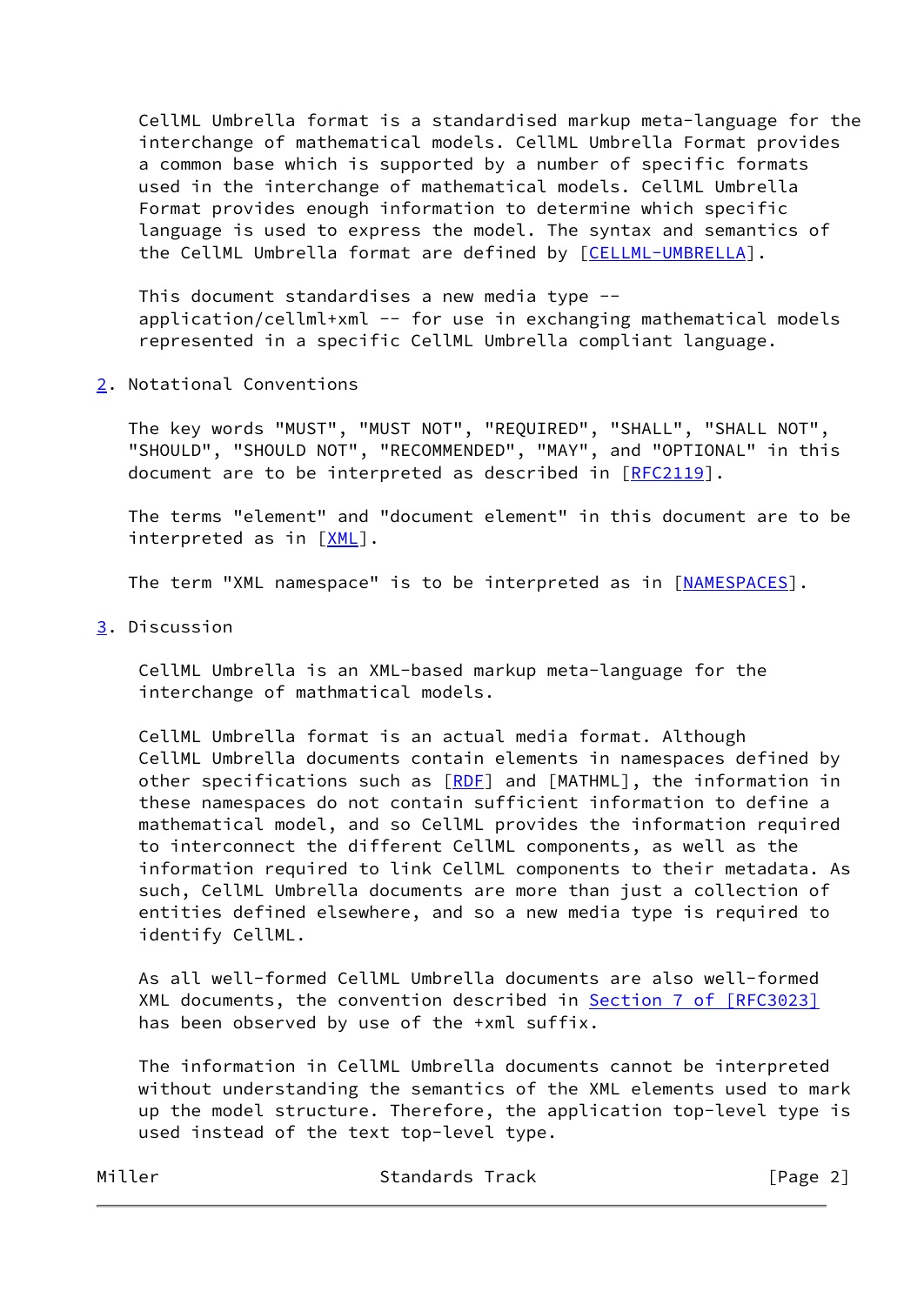<span id="page-2-0"></span>[4](#page-2-0). Media Type Registration for CellML Umbrella

MIME media type name: application

MIME subtype name: cellml+xml

Mandatory parameters: none

Optional parameters: charset

 The charset parameter of application/cellml+xml is handled in the same fashion as for application/xml, as specified in [Section](https://datatracker.ietf.org/doc/pdf/rfc3023#section-3.2) [3.2 of \[RFC3023\].](https://datatracker.ietf.org/doc/pdf/rfc3023#section-3.2)

Encoding considerations: As per Section [3.2 of \[RFC3023\]](https://datatracker.ietf.org/doc/pdf/rfc3023#section-3.2).

Security considerations: As per **Section 6** of this document.

Interoperability considerations: As per **Section 5.1** of this document.

Published specification:

CellML Umbrella Specification[CELLML-UMBRELLA].

Applications which use this media type: As per **Section 5.2** of this document.

Additional information:

 Magic number(s): None. XML processing software may identify CellML Umbrella documents as XML documents which contain a document element with local name "model".

 File extension(s): The recommended file extension for CellML Umbrella documents is .xml

Some older software still uses the obsolete file extension .cml

Macintosh File Type Code(s): "TEXT"

 Person & email address to contact for further information: See the Author's Address section of this document.

Intended usage: COMMON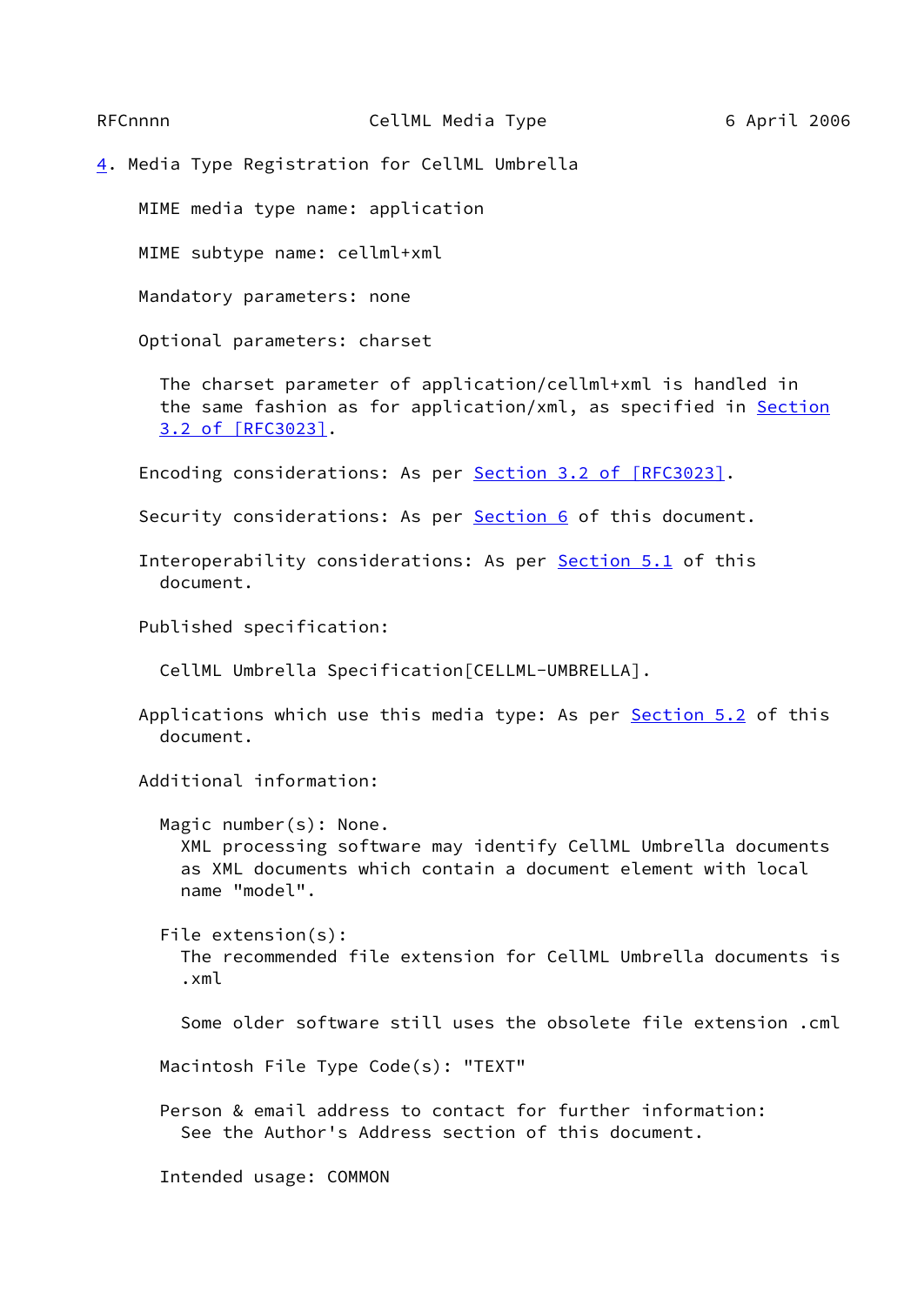Author/Change controller: The CellML Umbrella 1.0 specification was authored by Andrew Miller.

 The CellML Umbrella 1.0 specification itself will not change. However, the umbrella specification defines the process for new specific formats to be registered. The Bioengineering Institute

| Miller | Standards Track | [Page 3] |
|--------|-----------------|----------|
|        |                 |          |

RFCnnnn CellML Media Type 6 April 2006

 at The University of Auckland, with input from the CellML Community via the cellml-discussion@cellml.org mailing list, has control over the CellML Umbrella Format Registry.

# <span id="page-3-3"></span>[5](#page-3-3). Interoperability and usage

<span id="page-3-1"></span>[5.1](#page-3-1). Interoperability Considerations

 The interoperability considerations in Section [3.1 of \[RFC3023\]](https://datatracker.ietf.org/doc/pdf/rfc3023#section-3.1) also apply to CellML Umbrella documents. CellML Umbrella documents contain XML elements defined by each specific format, all of which are published specifications. In addition to the ability to parse XML, user agents require software support for the semantics of [\[RDF](#page-5-1)] and/or part or all of a specific format. As efforts are made to keep the number of specific formats small, user agents SHOULD implement all specific formats listed in the registry at the time they were developed.

## <span id="page-3-2"></span>[5.2](#page-3-2). Applications which use CellML Umbrella Format

 CellML Umbrella is device-, platform-, and vendor-neutral and is supported by a wide range of CellML processing tools, including those designed to validate, edit, and/or visualise CellML models, extract MathML or RDF, translate to or from other related specifications, evaluate mathematics and ordinary differential equations, fit parameters to models, and serve, archive and annotate models.

<span id="page-3-0"></span>[6](#page-3-0). Security Considerations

 As CellML Umbrella is an XML based markup language, all the security considerations presented in section [10 of \[RFC3023\]](https://datatracker.ietf.org/doc/pdf/rfc3023#section-10) also apply to CellML Umbrella.

 Some types of CellML Umbrella documents can refer to other Uniform Resource Locators (URLs) in a number of places:

- i) References to XML document type definitions or schemas.
- ii) References to other models using the import features of some specific formats.
- iii) References to other documents embedded in user-defined data.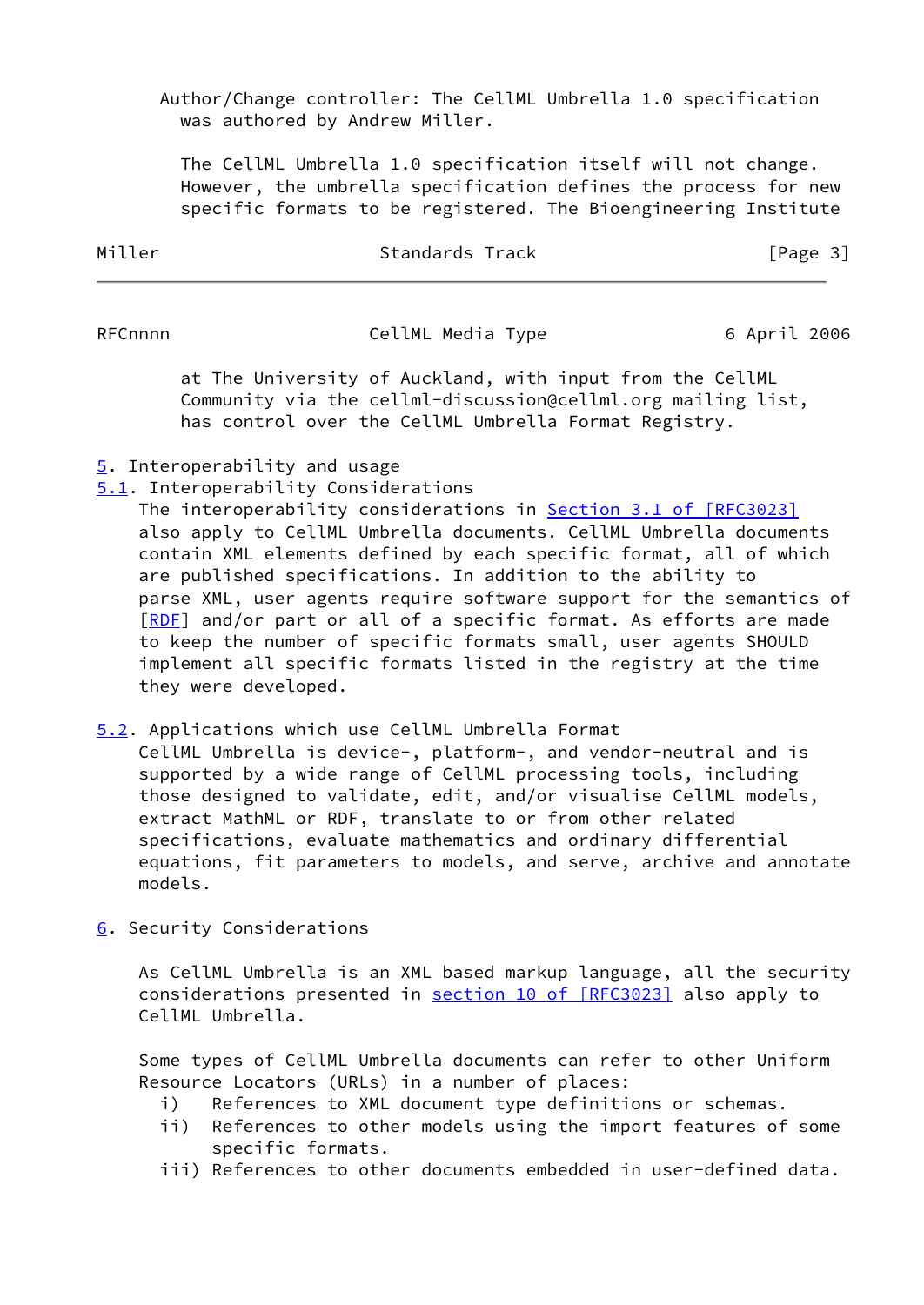Some types of CellML processing software may then automatically attempt to access the URL and retrieve the document. This retrieval could have several consequences, specifically,

 i) if a CellML document is transferred via e-mail, the fact that the recipient has opened the CellML document could be disclosed to the sender without the recipient's knowledge or consent.

| Miller | Standards Track | [Page 4] |
|--------|-----------------|----------|
|        |                 |          |

RFCnnnn CellML Media Type 6 April 2006

- ii) where the recipient of a document transfers the document to another location using the MIME type defined in this document, the original author of the document may be notified of the second address by the attempted retrieval of further documents.
- iii) by performing requests on the recipient's behalf, the CellML processing software may cause actions to be performed with privileges granted to the recipient, without the recipient's knowledge or consent.

 CellML processing software can mitigate this threat when running in an environment where it is a concern by requiring explicit confirmation from the user before attempting to load any external documents.

<span id="page-4-2"></span>[7](#page-4-2). IANA Considerations

 This document specifies a new media type. IANA will add this media type to the media types registry as specified in [[RFC4288](https://datatracker.ietf.org/doc/pdf/rfc4288)].

## <span id="page-4-3"></span>[8](#page-4-3). References

<span id="page-4-4"></span>[8.1](#page-4-4). Normative References

<span id="page-4-1"></span><span id="page-4-0"></span>

|              | [CELLML-UMBRELLA] Miller, A.K., "CellML Umbrella Specification 1.0",<br>20 April 2006,<br><http: <br="" specifications="" www.cellml.org="">cellml umbrella 1.0&gt;</http:> |
|--------------|-----------------------------------------------------------------------------------------------------------------------------------------------------------------------------|
| [NAMESPACES] | Bray, T., et. al., "Namespaces in XML 1.1",<br>4 February 2004,<br><http: tr="" www.w3.org="" xml-names11=""></http:>                                                       |
| [RFC2119]    | Bradner, S., "Key words for use in RFCs to<br>Indicate Requirement Levels", RFC 2119, BCP 14,<br>March 1997                                                                 |

[RFC3023] Murata, M., Simon, S.L., Kohn, D., "XML Media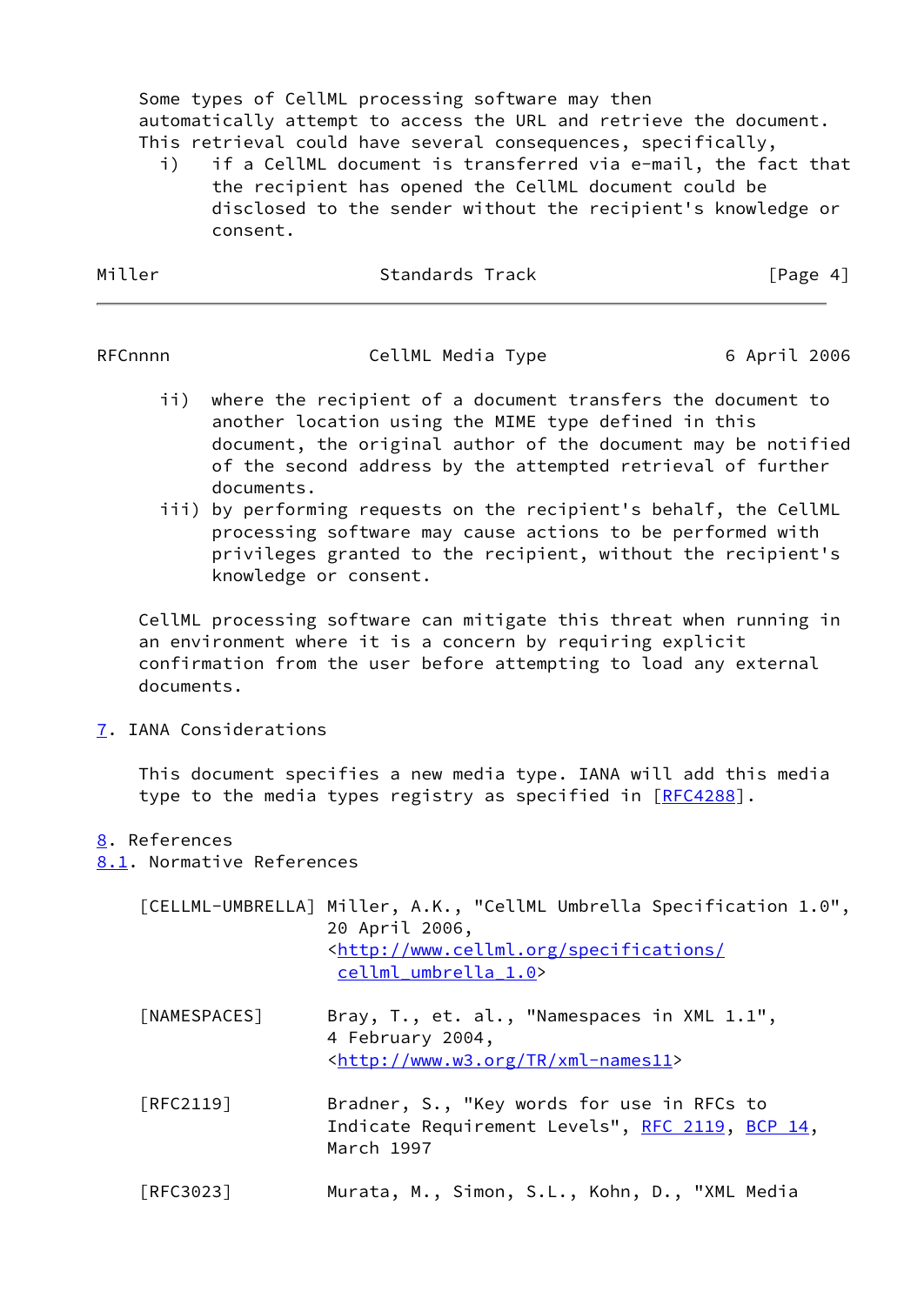<span id="page-5-2"></span><span id="page-5-1"></span><span id="page-5-0"></span>

|                                                                         | Types", RFC 3023, January 2001                                                                                                                                                                                                                                                                                                                                                                               |                                |
|-------------------------------------------------------------------------|--------------------------------------------------------------------------------------------------------------------------------------------------------------------------------------------------------------------------------------------------------------------------------------------------------------------------------------------------------------------------------------------------------------|--------------------------------|
| [XML]                                                                   | Bray, T., et. al., "Extensible Markup Language<br>(XML) 1.0 (Third Edition)", 4 February 2004,<br><http: rec-xml="" tr="" www.w3.org=""></http:>                                                                                                                                                                                                                                                             |                                |
| 8.2. Informative References<br>[MATHML]                                 | Ion, P. and Miner, R. (editors) "Mathematical<br>Markup Language (MathML) 1.01 Specification", 7<br>July 1999, <http: rec-mathml="" tr="" www.w3.org=""></http:>                                                                                                                                                                                                                                             |                                |
| [RDF]                                                                   | Beckett, D. (editor) "RDF/XML Syntax Specification<br>(Revised)", 10 February 2004,<br><http: rdf-syntax-grammar="" tr="" www.w3.org=""></http:>                                                                                                                                                                                                                                                             |                                |
| Miller                                                                  | Standards Track                                                                                                                                                                                                                                                                                                                                                                                              | $\lceil \text{Page } 5 \rceil$ |
| RFCnnnn                                                                 | CellML Media Type                                                                                                                                                                                                                                                                                                                                                                                            | 6 April 2006                   |
| <b>FRFC4288</b> ]                                                       | Freed, N. and Klensin, J.C., "Media Type<br>Specifications and Registration Procedures",<br>RFC 4288, BCP 13, December 2005                                                                                                                                                                                                                                                                                  |                                |
| Author's Address                                                        |                                                                                                                                                                                                                                                                                                                                                                                                              |                                |
| Andrew Miller<br>Level 6, 70 Symonds St<br>Auckland Central<br>Auckland | The Bioengineering Institute at The University of Auckland                                                                                                                                                                                                                                                                                                                                                   |                                |
|                                                                         | E-mail: ak.miller@auckland.ac.nz                                                                                                                                                                                                                                                                                                                                                                             |                                |
| Full Copyright Statement                                                |                                                                                                                                                                                                                                                                                                                                                                                                              |                                |
|                                                                         | Copyright (C) The Internet Society (2006).                                                                                                                                                                                                                                                                                                                                                                   |                                |
| retain all their rights.                                                | This document is subject to the rights, licenses and restrictions<br>contained in BCP 78, and except as set forth therein, the authors                                                                                                                                                                                                                                                                       |                                |
|                                                                         | This document and translations of it may be copied and furnished<br>to others, and derivative works that comment on or otherwise<br>explain it or assist in its implementation may be prepared, copied,<br>published and distributed, in whole or in part, without<br>restriction of any kind, provided that the above copyright notice<br>and this paragraph are included on all such copies and derivative |                                |

works. However, this document itself may not be modified in any

way, such as by removing the copyright notice or references to the